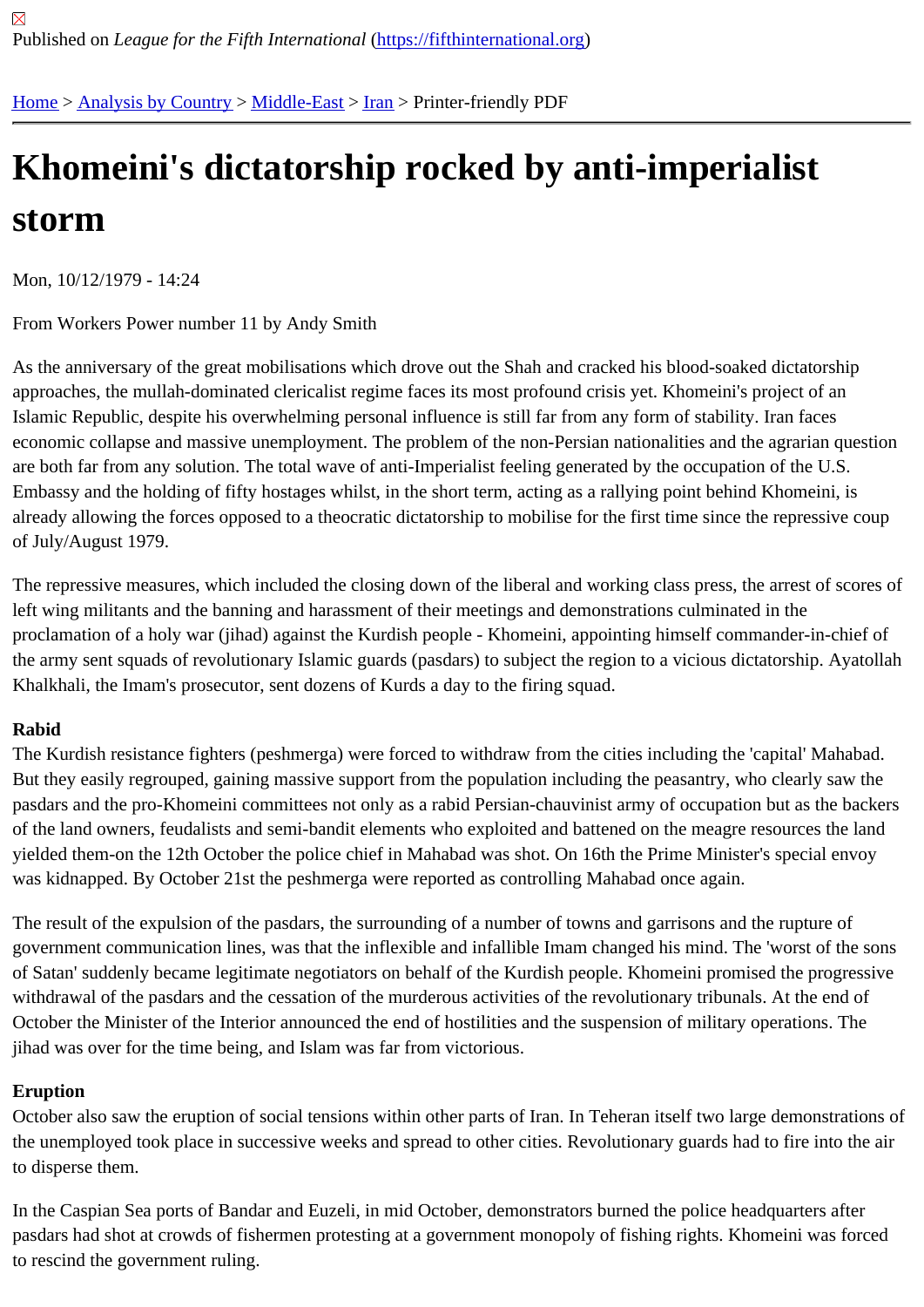In Tabriz, capital of Azerbaijan, open conflicts erupted between the populace and the revolutionary guards. The Imam's personal envoy, Ayatollah Quzi Tabatabai, sent so investigate the nefarious doings of the revolutionary committee and the pasdards, criticised them bitterly as "conducting themselves like Savakis." (He was shot leaving the mosque in Tabriz) (Le Monde 3.11.1979).

In Teheran leftist demonstrations began to be held again at the University. On 29th October 25,000 students demonstrated demanding the authorisation of political activities in educational institutions and the reinstatement of all those purged from July to September. Tudeh (the Iranian CP) and the Fedayeen-e-Khalq have held rallies of up to 40,000.

Even more ominous for the Ayatollahs, the peasantry, hitherto relatively quiescent since the seizure of Pahlavi lands in February and March, have begun to organise peasant committees in southern Kurdistan and in Azerbaijan.

The burgeoning social and political conflict resulted in a major political crisis among the leading cadres of the Islamic Revolution. In mid-October Khomeini's son, Ahmed, exclaimed that "The Imam is totally alone today - just as he was in Qom in 1963. The Imam sees that he is surrounded by enemies, coming from all tendencies, parties and 'types' ".

Khomeini, as the lynchpin of the conflicting factions and cliques within the clergy and their professional politicians was obviously feeling the strain of the tug of mar between them.

The first victim of the faction fight was the largely pensioned off Bazargan Government. On November 4th the 'Modern Students Faithful to the Imam Khomeini', occupied the United States Embassy and took 63 hostages. On the 6th the Bazargan Government resigned and Khomeini handed power directly to the Revolutionary Council. The 'students' were and are in fact, a tightly organised grouping led by Asghar Moussari Khoeni, holding the rank of Hojatolleslam the first step on the ladder to becoming an Ayatollah. Khoeni, closely allied to the powerful general secretary of the Revolutionary Council, Ayatollah Mohammed Beheshti, has controlled and directed the occupation. The slogans prominent on the walls of the embassy, besides the demand for the Shah's return and the threats to try the American spies included the calls, 'No to negotiations' and, 'a second revolution greater than the first has begun.'

# **Symbolic**

The Imam swung to the side of these 'radicals' and began to voice their slogans and programme. What does this amount to? Firstly, vigorous anti-imperialist and anti-American rhetoric, centring on the return of the Shah. Much as this butcher deserves his fate, totally justified as this demand is, as a political demand it is merely symbolic, a pulling of the American vulture's tail feathers.

It is a diversion from the real fight against Imperialism, away from the chronic problems that face the peasants, workers and the oppressed nationalities of Iran.

Using the grief and rage felt by millions of Iranians who lost their children, relatives, friends and comrades in the Anti-Shah struggle, the mullahs hope to divert the masses from the agents of oppression and exploitation who constitute the Iranian government and ruling classes. Sayed Hussein, Khomeini's grandson, explained this role in an interview with 'Le Monde'. This paper summed up his position thus, 'The blows of American Imperialism have pulled together all the internal tensions which were undermining the Islamic Republic, regrouped the whole population in all its component parts and political tendencies under the Imam's banner. The occupation of the embassy was the most popular event which has occurred since the overthrow of the monarchy.'

Khomeini himself has added to his support for the hostage taking certain of the Islamic radicals' demands. He charged the incoming government with three priority tasks, to purge the administration, so assure the welfare of the mustaziffin (the disinherited - Iran's 5 million unemployed, the poor, the peasants etc and to proceed to, 'a new and profound agrarian reform.')

#### **Concessions**

The Imam and the Revolutionary Council have been forced to make a series of concessions to the masses whose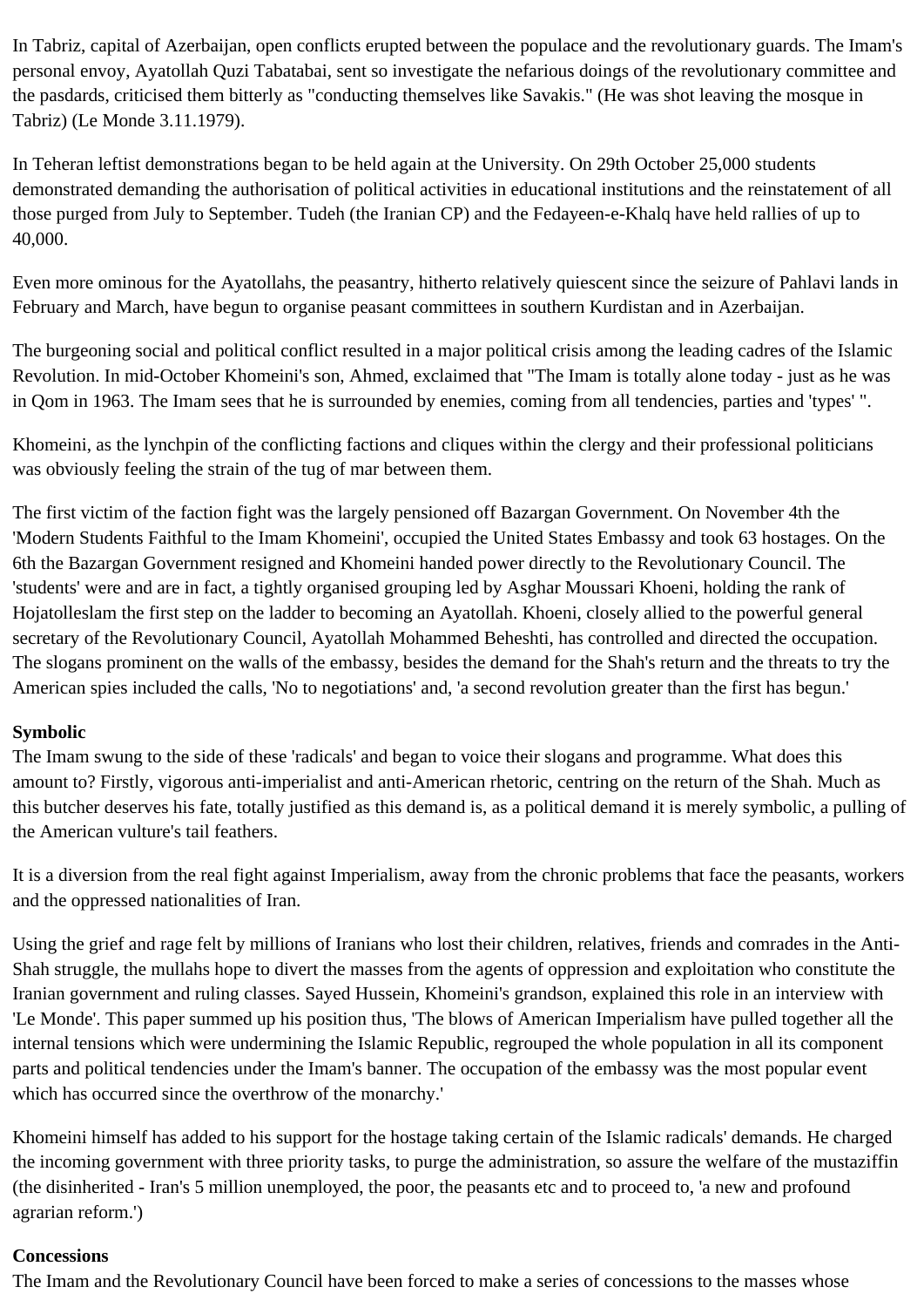confidence, expectations and demands have been encouraged by the huge mobilisations and the mullahs' demagogy. The unemployed have continued their demonstrations. The oil workers have formed a national union and forced Islamic officials and management to re-instate sacked workers. 'Shoras' (councils) have been set up in many factories. In Teheran, in a clothing factory, the workers' committee has won a reduction in hours (half-day working) with no loss of pay. Peasant committees continue to be formed. The demands and expectations even of the peasants who have gained land continue to grow in scope and confidence. The Times (1.12.1979) reports a village headman as saying, 'We want industrial agriculture. We want a doctor in the village. We want health insurance and another school.'

The expectations of the mustaziff in of the Teheran slums have, likewise, been raised. Journalists of the 'Herald Tribune' (30.12.1979) report the outspoken comment, 'They (the Islamic Council) had better look after us better or we will make a second revolution!?

Even with regard to democratic rights certain concessions have been made. Papers banned in August have been legalised. The organs of the Tudeh, the Mujahedeen-e-Khalq (the Islamic guerrillas of a leftist orientation) the Fedayeen-e-Khalq and the HKS (Iranian Socialist Workers Party) have resumed publication. The state newspapers like Ettela'at have carried reports of protests against repression. On November 17th, Khomeini acknowledged on television that the Kurdish people had been wronged and that negotiations with their leaders were progressing well.

# **Rivalries**

The Revolutionary Council is still riven with rivalries and contradictions. Abolhassan Bani Sadr who initially held both the Foreign Affairs and Economic Ministries advocates a policy of economic nationalism. This involves repudiation of foreign debts, attempts to break free of the dollar as the means of payment for Iran's oil and reduction of oil production to raise prices via OPEC. Yet, Bani Sadr was hardly discovered by the Western media as the 'new strong man' before he lost decisively on the Revolutionary Council over diplomatic concessions on the question of the hostages. He felt obliged to resign the Foreign Ministry to his long-time rival Sadegh Ghotbzadah. Bani Sadr recognises the dangerous game the grouping around Beheshti and Khoeni are playing. He noted the fragmentation of the Iranian state, 'the multiplicity of the decision-making centres and the government's impotence to control even a single avenue of the capital' Moreover, 'the absence a strong central government, the expansion of anarchy will not end until it has challenged the authority of the Imam Khomeini himself, can't govern a country by means of permanent popular spontaneity.' (Le Monde, 7.11.1979)

#### **Sweep**

Of course Ayatollah Beheshti and the Islamic "radicals" don't intend to do that. They hope that the Imams' prestige, anti-imperialist demagogy having helped them so carry the profoundly un-democratic constitution, on December 2nd, will enable their Islamic Republican Party to sweep the board in the elections to the parliament, and win the Presidency. The constitution itself is a violent affront to all democratic rights.

In the notorious section five, drafted by Ayatollah Beheshti himself, the religious guardian (Fahgib) can dismiss the elected President, appoint the chiefs of the judiciary, the army and the revolutionary guard, and the members of Constitution Protection Council (a minority of whom can veto any law proposed by parliament). Thus not only will Khomeini's personal dictatorship be assured but it will be handed down to a successor in the Shiite hierarchy.

Opposition to the constitution has increased substantially among the forces prepared to challenge Khomeini. In Kurdistan the boycott was almost total with few polling booths being open. In the Turcoman and Baluchi regions the turnout was low. In Tabriz, capital of Azerbaijan, where the Muslim Peoples? Party linked to the senior Ayatollah Kazem Shanatmadan, condemned the constitution as "ushering in a dictatorship as bad as the Shah's" a demonstration of 30,000 protested the ballot and called for a boycott. The Mujahidin and the Fedayeen organisations issued a similar call.

The advocates of an Islamic Bonapartism, based on mosque dominated plebiscites and demagogic "anti-imperialism" whatever their short-term successes, are caught on the horns of a dilemma. Iran faces an economic crisis of catastrophic proportions. An economic blockade by US imperialism will aggravate this to an unbearable degree. The aspirations of